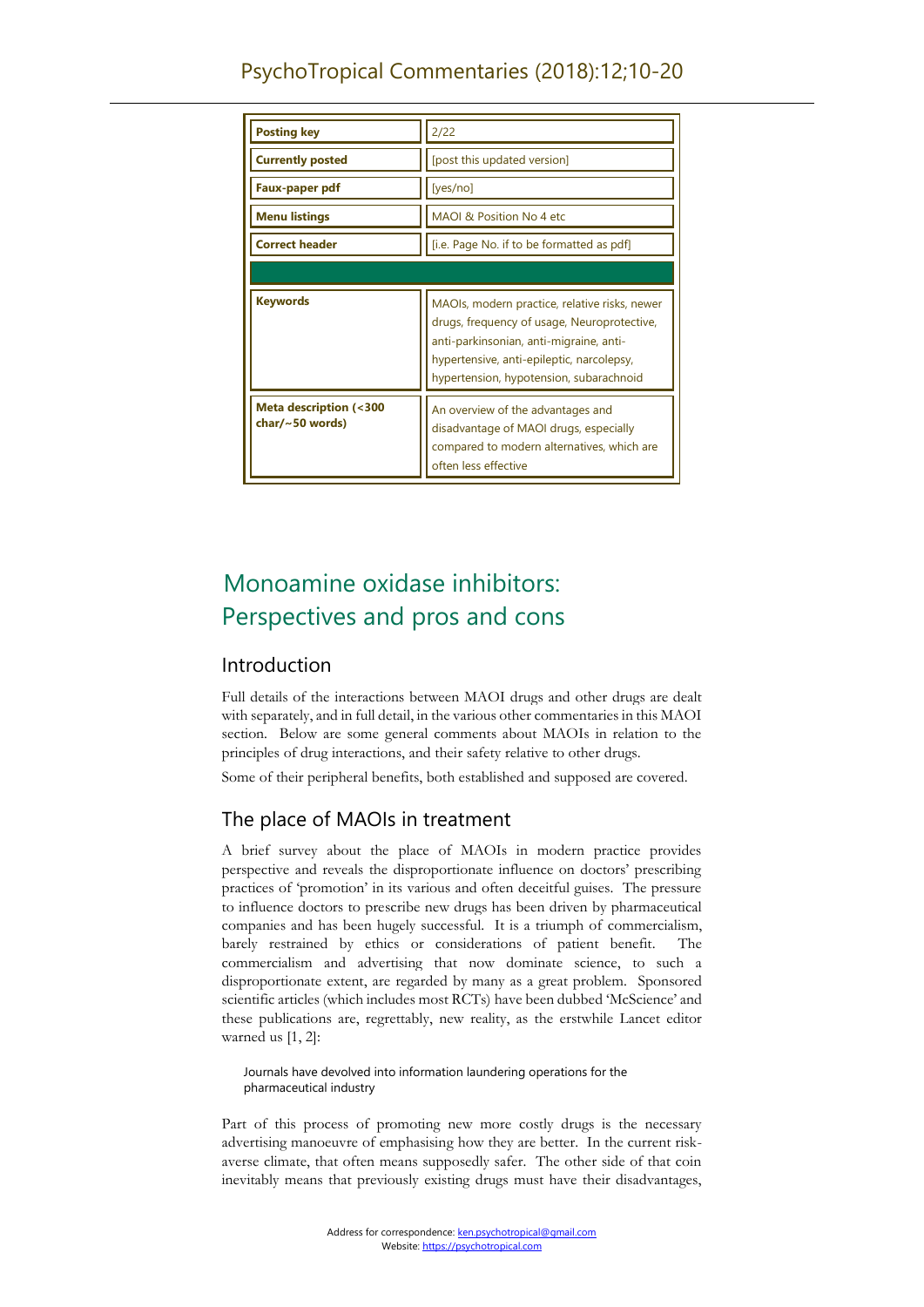even if these are imaginary, exaggerated and repetitively detailed by drug representatives who are selling new drugs to practising doctors.

It takes years to establish the safety record of a drug, the statement that a new drug is safer is oxymoronic

This drug detailing and promotion process must, perforce, emphasise how they are safer and better than 'old and dangerous drugs' — no matter how false that narrative is.

## Usage of MAOIs

The incredibly low rate of prescription of MAOIs is starkly incongruent with the fact that they are recommended and endorsed by many reviewers and in many recent guidelines about the treatment of depression [3-18].

Yet only a tiny fraction of specialists ever use MAOIs [11, 15, 19, 20], despite opinion and evidence of their superior effectiveness for various groups of patients [13, 17, 21-25].

**My international expert group on MAOIs has published an editorial statement on this subject, co-signed by >80 experts, which we hope will influence increased usage [26], and is in the process (March 2022) of producing an international guideline for the use of MAOIs, to be published in a prominent journal.**

## MAOIs are not dangerous

It is common to hear and read of MAOIs being described as 'dangerous'. That is neither correct, nor logical, nor reasonable, especially when you compare them to the various long-term complications of SSRIs and side-effects that have only emerged since they have been in use for longer. These include the tendency to increase bleeding time and increase the morbidity from all sorts of blood loss events — see other commentaries for further information.

MAOIs are not more risky than being ill with unresolved, or incompletely treated depression, because, not only is the life-time risk of death by suicide around 10%, but also the **Standardised Mortality Ratio SMR** (which includes death from other causes than suicide) is as much as 10-30 times elevated [27-38].

Standardised Mortality Ratio for depression is 10-30 times elevated

The view has been argued by the eminent medical historian, Edward Shorter, that the dangerousness idea was encouraged and spread by pharmaceutical companies extolling the virtues of newer drugs [39], and that necessarily involves exaggerating the disadvantages of previously existing drugs. I have no doubt that is correct. A [white paper by White and Simpson](https://psychotropical.com/overview_maoi_and_tca_interactions/) for the ACNP (adopted as an official 'position statement' in 1981) used the word 'superstition' to describe the concern about the risks of MAOIs — and they have become safer since then, for various reasons.

Tranylcypromine has no clinically relevant pharmaco-kinetic interactions (in usual doses) and phenelzine has few, certainly few that are at all likely to be clinically significant [12], which makes them better, in this respect, than most of the SSRIs and some other newer drugs.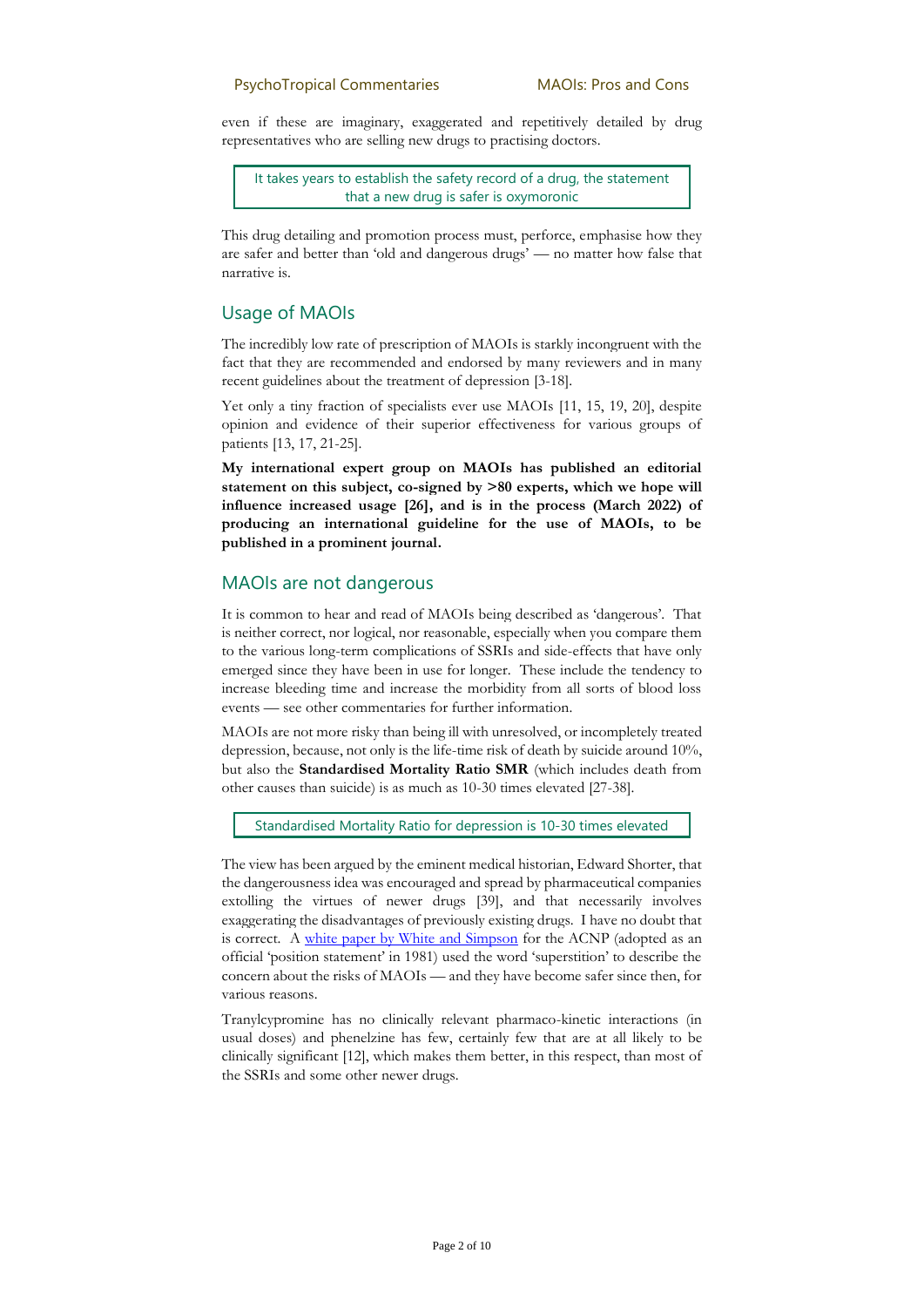## Many miscellaneous benefits

#### *Therapeutic hypotensive effect of MAOIs*

**Myth**: MAOIs cause hypertension and should not be given to hypertensive patients.

MAOIs lower blood pressure. The notion that MAOIs raise blood pressure is a widespread misconception, and one of the commoner incorrect statements you will see. That is incontrovertibly incorrect: it is only the interaction with releasers like tyramine that produces hypertension.

In the 1960s MAOIs were used to treat hypertension, until better drugs were found [40-42], and indeed using MAOIs for those suffering both depression and hypertension works well.

In the 1960s MAOIs were used to treat hypertension

The still repeated, but incorrect, prohibition about giving MAOIs to patients with pre-existing hypertension is thus another example of ignorance about pharmacology. Again, the basis on which this opinion has insinuated itself into the literature is impossible to pin down. It appeared and was unthinkingly repeated by the pharmacologically ignorant less informed, perhaps because it sounds sensible and responsible. The post-Parnate-withdrawal hysteria (1964) created fertile ground for such admonitions. Having been repeated often, it became 'received clinical wisdom', and even 'expert opinion'.

Expert opinion can be a capricious beast, regard it with circumspection — including mine

## Other therapeutic benefits or uses

**Neuroprotective, anti-parkinsonian (better than rasagiline or selegiline), anti-migraine, anti-hypertensive, anti-epileptic, narcolepsy**

MAOIs have fewer problems from pharmaco-kinetic interactions than most of the SSRIs

Thus, TCP constitutes an excellent treatment for older patients with prodromal Parkinson's, accompanied by depression, who also have hypertension! And it may also have a neuroprotective effect and slow progress of Parkinson's and dementia.

## MAOIs: Interactions and other quirks

Science must begin with myths, then progress to the criticism of myths

~Karl Popper

**Myth**: MAOIs have many problematic interactions with other drugs

## Interactions

The potentially risky interactions with MAOIs are pharmaco-dynamic:

- Serotonin syndrome, only caused by SRIs + MAOIs
- And the other, blood pressure elevation[, less risky,](https://psychotropical.com/risk_of_harm_from_acute_tyr_hypertension/) caused by tyramine in food, or by the releasers like ephedrine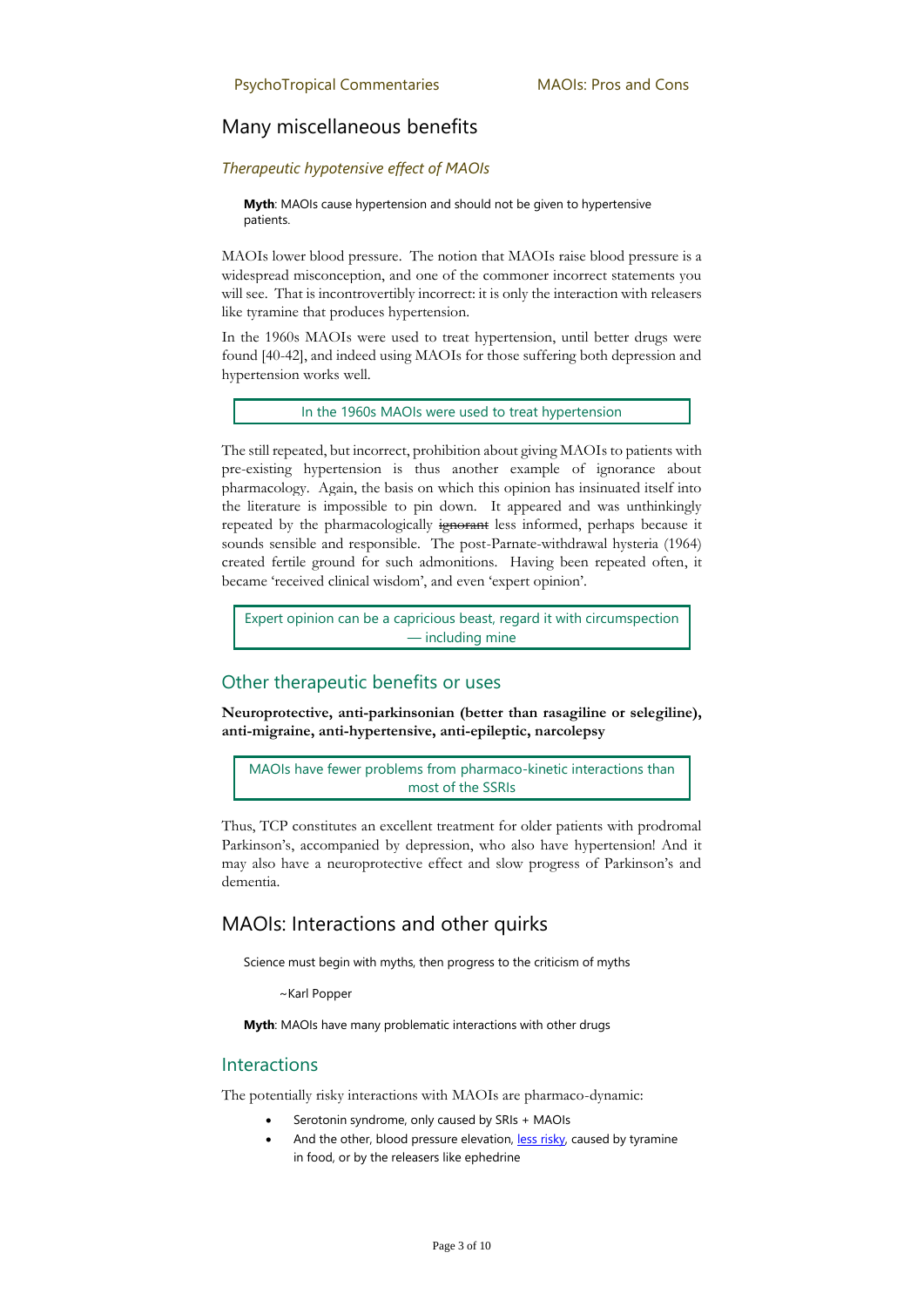SRIs are easy to identify and avoid. Releasers are rarely used therapeutically and rarely cause reactions sufficiently severe to be high-risk — nevertheless it is important to avoid them, because:

- 1) they are not necessary treatments for any significant or severe illness
- 2) although the risk is low, the seriousness of the outcome is, however rarely, potentially serious (subarachnoid haemorrhage).

Doctors have been beguiled that MAOIs are difficult to manage? I hardly think so.

The requirement, a simple requirement, is to learn which drugs are SRIs and which are releasers — then it is plain sailing

#### *Standard texts and contradictions*

It is helpful to understand why my commentaries, and my review papers, contradict what is said in standard textbooks and other similar sources (e.g. Physicians' Desk Reference, British National Formulary, Australian Medicines Handbook etc.). First, many of them are simply wrong. Second, such publications cover a wide field as concisely as possible. They therefore abbreviate and generalise to an extent that does not allow detailed evaluations. For example, such sources usually lump tricyclic antidepressants together as being contraindicated with MAOIs. Such texts have insufficient space to discuss the more precise considerations detailed in review papers. The view that the average doctor cannot understand such subtleties may also be a factor.

MAOI interactions are now clearly **understood\*** , **they are reliably predictable**, and they are straightforward to avoid — readers may note that I have published widely concerning both pharmaco-kinetic and pharmaco-dynamic interactions, and the cytochrome P-450 characteristics, of anti-depressant drugs.

Consult those papers if you wish to attain greater understanding of this subject. They provide the back-ground knowledge for understanding these interactions. See particularly my review, '*CNS toxicity involving methylene blue: the exemplar for understanding and predicting drug interactions that precipitate serotonin toxicity*' [43], which is my most recent summary of what needs to be understood to be confident about avoiding ST.

For other aspects of interactions, or rather, lack of them, see also: [12, 46-52]. There is an updated summary about the lack of interactions between MAOIs and TCAs [here.](https://psychotropical.com/overview_maoi_and_tca_interactions/)

#### *'Spontaneous' hypertensive episodes*

One occasionally sees patients who do get brief (symptomatic) episodes of hypertension (but not hypertensive emergencies) lasting a couple of hours, most often following the second dose of the daily regime of MAOI. I estimate about 5% of MAOI takers. This seems to occur more often with TCP than with phenelzine or isocarboxazid. There are only a few reports in the literature [53- 56].

<sup>\*</sup> As a matter of historical record and to recall the admonitions about learning from history both the 1964 JAMA editorial [44], which used the word 'hysterical' (with which I agree) and Blackwell [45] opined that the American reaction of taking Parnate off the market (for six months in 1964 — the British did not follow suite), was way 'over the top'. Blackwell correctly pointed out that the 'cheese' reaction should have been anticipated from pre-existing research (cf. Marley); and I have said the same about the imipramine/MAOI interaction (i.e. ST), it took another 30 years before that began to be properly understood. Psychiatrists have a poor record as students of pharmacology. It was ever thus — something about which they should be ashamed. It is poor knowledge, combined with a therapeutically pusillanimous attitude, that is largely responsible for the enduring negative and timorous approach to MAOI use (it is 'too difficult' for most of them).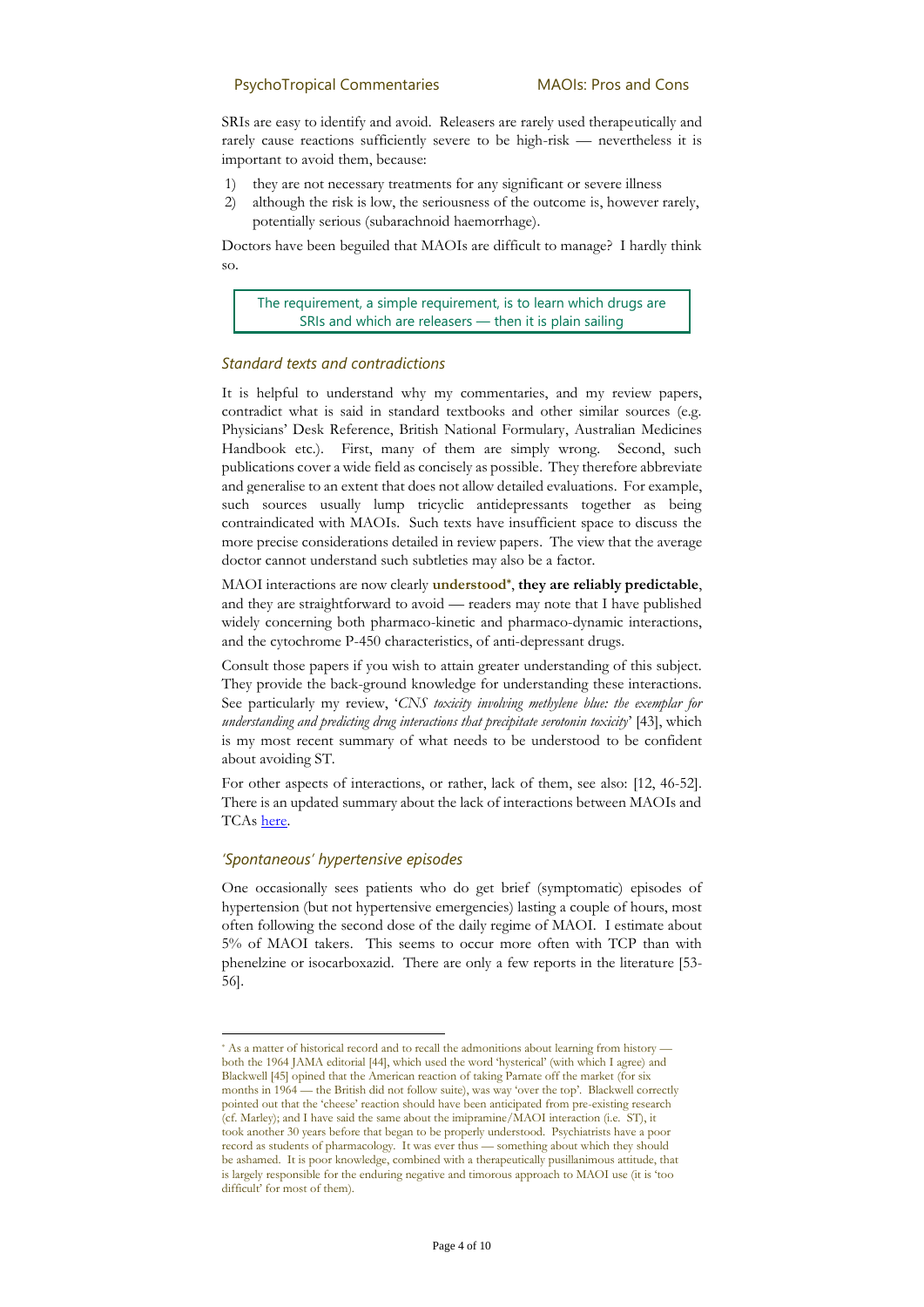Modestly priced automatic BP machines are available, that patients can use at home, it is becoming evident that modest degrees of postdose BP elevation may be more common than was previously realised

 In my experience this usually gets less over a few weeks. If such elevations are problematically high, symptomatic, or enduring they will be controlled by giving propranolol with the MAOI dose (see detailed separate commentary), that also helps reduce exercise-induced postural hypotension by antagonising the noradrenaline beta-receptor-mediated vaso-dilation (in muscle vasculature).

However, there may also be another (presumably small) group of patients in whom such BP elevations are related to occult phaeochromocytoma, and I have encountered such a case. One or two cases have been reported in the literature [57, 58]. If such elevations are occurring outside of the 1–4 hr. post-dose 'window' then it is suggested that investigations for occult phaeochromocytoma, such as a high-resolution scan of the adrenals, should be undertaken to try to rule out a small adrenal tumour. MAOIs will magnify the pressor effect of even a small tumour.

## Stopping and swapping, easier than supposed

On ceasing SRI-type antidepressants to start MAOIs, washout intervals varying between one and five weeks may be required. No washout is needed for non-SRI-type drugs. The rule of thumb is to allow 5 half-lives to elapse\*, which is about one week for many of these drugs). This subject is dealt with in detail in other commentaries.

## Swapping from one MAOI to another MAOI

The requirement or desire to swap from one MAOI to another MAOI is something that will be an uncommon occurrence. Furthermore, it will be an urgent need even more rarely. This subject is dealt with in detail in other commentaries.

## Hypertension and the indirect relationship to subarachnoid haemorrhage

See my detailed and update[d commentary on this subject.](https://psychotropical.com/risk_of_harm_from_acute_tyr_hypertension/)

Deaths from tyramine/MAOI induced hypertension are *extremely* rare. Indeed, there have been no deaths from MAOI induced hypertension reported in the medical literature for decades (NB I am not suggesting that they have not occurred). When De Villiers [59] reviewed this in the UK at the time Parnate was withdrawn in the USA (1964) he noted that of 21,582 treated with MAOIs (between 1960 and 1964), 2% developed headache, 0.27% had the 'hypertensive syndrome'. Fourteen deaths were reported in Great Britain out of an estimated one and a half million patients treated since the introduction of the drugs in 1960. The estimated risk for a patient treated with tranylcypromine was: for headache 2%; for hypertensive crises 0.5% and for death 0.001%. Note that this was when foods had much higher tyramine levels and *before* tyramine-restricted diets and an understanding of the pressor response.

Furthermore, if one considers the reduction of tyramine in foods these days, and the better dietary advice now available, then the incidence of *serious* hypertensive events is likely to be exceedingly low. Indeed, it is so low that it may be hard to distinguish from the background rate of spontaneously occurring subarachnoid haemorrhage in the general population.

The detailed commentary reviews many physical activities, both indoors and out of doors, which raise blood pressure to 200-250 mmHg, including marathon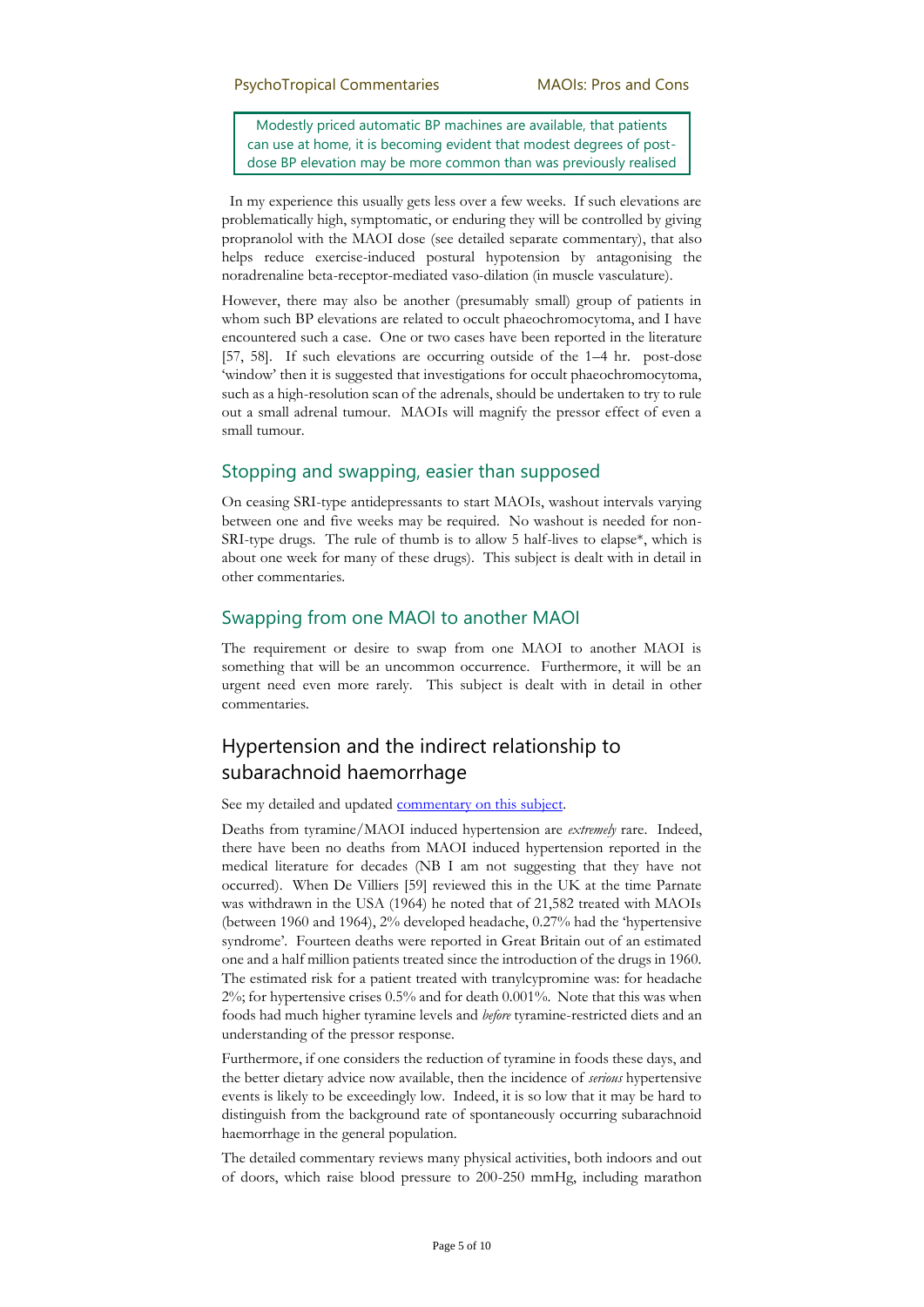running and vigorous sports and weight lifting (BPs are as high as 450 mmHg) [60-64], and the lack of association of any of these BP elevations with significant risk of SAH.

It is important to maintain a clear perspective on the issue of acute BP elevation (which is an over-concern with many doctors).

It is an irony that an SSRI side effect that most doctors do not even know about, or think about, may cause far more deaths than the feared 'hypertensive crisis'.

#### What the eye does not see, the heart does not grieve over, Proverb

Irony: SSRI increased bleeding risk may cause more deaths than MAOI induced hypertensive emergencies

## Non-therapeutic/illicit drugs

Those requiring information about non-therapeutic/illicit drugs are advised to be wary:

- 1) there is a lot of misinformation in medical texts and on the net.
- 2) Some interact potently with MAOIs, because they are potent releasers of serotonin, dopamine and or noradrenaline [65]: e.g. the interaction of moclobemide and MDMA is predictably toxic (causing fatal ST) and has caused a number of tragedies [66, 67].

Note that combinations of releasers with re-uptake inhibitors will result in diminished effects/efficacy: for example, SSRIs will diminish the effects of 3,4 methylenedioxy-methamphetamine (MDMA, ecstasy). For further explanation about this see my review [43].

The following papers contain information and further references about 'designer' and novel psychoactive substances [65, 68-71].

Medically, such possible interactions are only likely to be seen as presentations to emergency departments and are unlikely to be relevant to usual therapeutic practice.

#### **References**

1. Horton, R., *The Dawn of McScience.* New York Review of Books, 2004. **51**: p. 7-9.

2. Horton, R., *Memorandum by Richard Horton (PI 108). The pharmaceutical industry and medical journals.* UK Parliament: Select Committee on Health. Minutes of Evidence, 2004: p[. https://publications.parliament.uk/pa/cm200405/cmselect/cmhealth/42/4121604.htm.](https://publications.parliament.uk/pa/cm200405/cmselect/cmhealth/42/4121604.htm)

3. Karasu, T.B., et al., *Practice guidelines for the treatment of patients with major depressive disorder (revision).* American Journal of Psychiatry, 2000. **157**: p. (Suppl) 1 –45.

4. Malhi, G.S., et al., *Clinical practice recommendations for depression.* Acta Psychiatr Scand Suppl, 2009. **119 (Suppl. 439)**(439): p. 8-26.

5. Anderson, I.M., et al., *Evidence-based guidelines for treating depressive disorders with antidepressants: a revision of the 2000 British Association for Psychopharmacology guidelines.* J Psychopharmacol, 2008. **22**(4): p. 343-96.

6. Frances, A.J., et al., *The expert consensus guidelines for treating depression in bipolar disorder.* J Clin Psychiatry, 1998. **59**(Suppl 4): p. 73-9.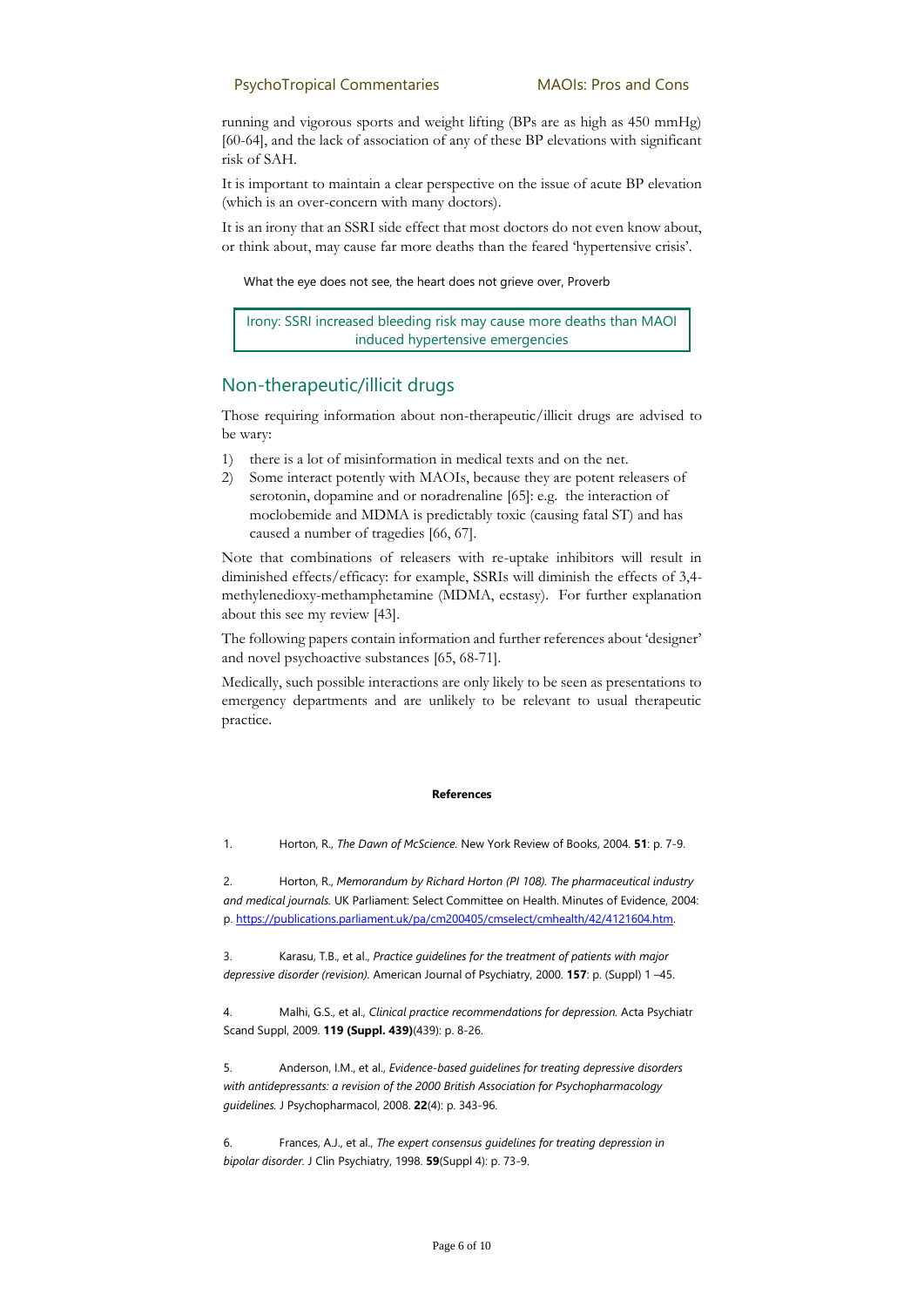7. Bauer, M., et al., *World federation of societies of biological psychiatry (WFSBP) Guidelines for biological treatment of unipolar depressive disorders, part 1: Acute and continuation treatment of major depressive disorder.* World J Biol Psychiatry, 2002. **3**(1): p. 5- 43.

8. Yatham, L.N., et al., *Canadian network for mood and anxiety treatments (CANMAT) guidelines for the management of patients with bipolar disorder: consensus and controversies.* Bipolar Disord, 2005. **7 Suppl 3**: p. 5-69.

9. Heijnen, W.T., et al., *Efficacy of Tranylcypromine in Bipolar Depression: A Systematic Review.* J Clin Psychopharmacol, 2015. **35**(6): p. 700-5.

10. Grady, M.M. and S.M. Stahl, *Practical guide for prescribing MAOIs: debunking myths and removing barriers.* CNS Spectr, 2012. **17**(1): p. 2-10.

11. O'Brien, V., *The Monoamine Oxidase Inhibitors: Relics Reconsidered.* Psychiatric Annals, 2011. **41**(3): p. 176-183.

12. Gillman, P.K., *Advances pertaining to the pharmacology and interactions of irreversible nonselective monoamine oxidase inhibitors.* Journal of Clinical Psychopharmacology, 2011. **31**(1): p. 66-74.

13. Mallinger, A.G., et al., *Revisiting the effectiveness of standard antidepressants in bipolar disorder: are monoamine oxidase inhibitors superior?* Psychopharmacol Bull, 2009. **42**(2): p. 64-74.

14. Fawcett, J., *Why aren't MAOIs used more often?* J Clin Psychiatry, 2009. **70**(1): p. 139-40.

15. Shulman, K.I., et al., *Current prescription patterns and safety profile of irreversible monoamine oxidase inhibitors: a population-based cohort study of older adults.* J Clin Psychiatry, 2009. **70**(12): p. 1681-6.

16. Kennedy, N. and E.S. Paykel, *Treatment and response in refractory depression: results from a specialist affective disorders service.* J Affect Disord, 2004. **81**(1): p. 49-53.

17. Fiedorowicz, J.G. and K.L. Swartz, *The role of monoamine oxidase inhibitors in current psychiatric practice.* Journal of Psychiatric Practice, 2004. **10**(4): p. 239-48.

18. Nutt, D. and P. Glue, *Monoamine oxidase inhibitors: rehabilitation from recent research?* Br J Psychiatry, 1989. **154**: p. 287-91.

19. Petersen, T., et al., *A survey of prescribing practices in the treatment of depression.* Prog Neuropsychopharmacol Biol Psychiatry, 2002. **26**(1): p. 177-87.

20. Paykel, E.S. and J.L. White, *A European study of views on the use of monoamine oxidase inhibitors.* Br J Psychiatry, 1989. **155 (suppl 6)**: p. 9–17.

21. Krishnan, K.R., *Revisiting monoamine oxidase inhibitors.* J Clin Psychiatry, 2007. **68 Suppl 8**: p. 35-41.

22. Thase, M.E., M.H. Trivedi, and A.J. Rush, *MAOIs in the contemporary treatment of depression.* Neuropsychopharmacology, 1995. **12**(3): p. 185-219.

23. Parker, G., et al., *Assessing the comparative effectiveness of antidepressant therapies: a prospective clinical practice study.* Journal of Clinical Psychiatry, 2001. **62**(2): p. 117-25.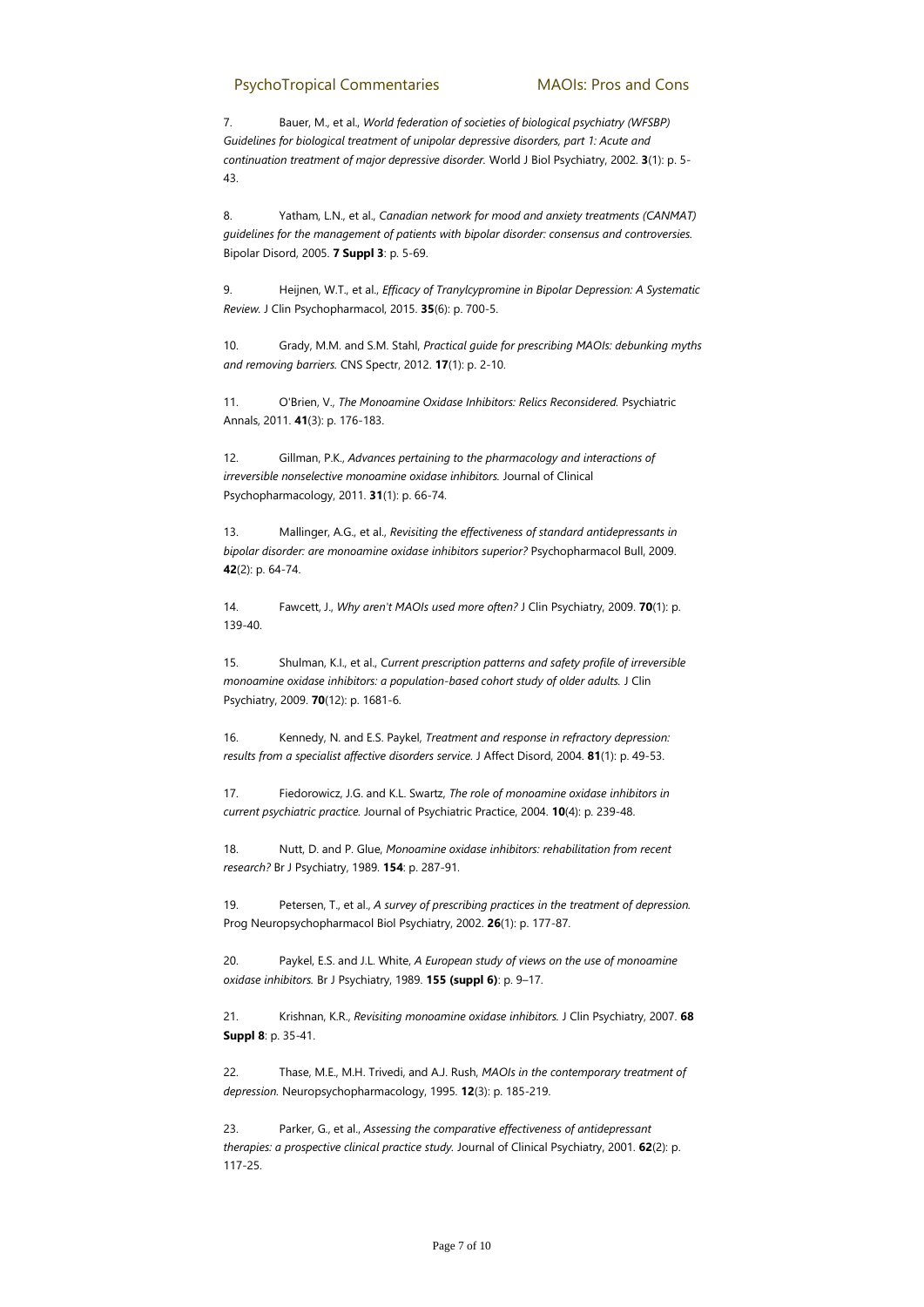24. Henkel, V., et al., *Treatment of depression with atypical features: a meta-analytic approach.* Psychiatry Res, 2006. **141**(1): p. 89-101.

25. Nierenberg, A.A., et al., *Course and treatment of atypical depression.* J Clin Psychiatry, 1998. **59 Suppl 18**: p. 5-9.

26. Gillman, P.K., S. Feinberg, and L. Fochtmann, *Revitalizing monoamine oxidase inhibitors: A call for action.* CNS spectrums, 2019: p. [http://dx.doi.org/10.1017/S1092852919001196.](http://dx.doi.org/10.1017/S1092852919001196)

27. Coupland, C., et al., *Antidepressant use and risk of suicide and attempted suicide or self harm in people aged 20 to 64: cohort study using a primary care database.* BMJ, 2015. **350**: p. h517.

28. Tidemalm, D., et al., *Age-specific suicide mortality following non-fatal self-harm: national cohort study in Sweden.* Psychol Med, 2015. **45**(8): p. 1699-707.

29. Nordentoft, M., P.B. Mortensen, and C.B. Pedersen, *Absolute risk of suicide after first hospital contact in mental disorder.* Arch Gen Psychiatry, 2011. **68**(10): p. 1058-64.

30. Harris, E.C. and B. Barraclough, *Suicide as an outcome for mental disorders. A metaanalysis.* British Journal of Psychiatry, 1997. **170**: p. 205-28.

31. Simon, G.E., et al., *Suicide risk during antidepressant treatment.* American Journal of Psychiatry, 2006. **163**(1): p. 41-7.

32. Simon, G.E., et al., *Risk of suicide attempt and suicide death in patients treated for bipolar disorder.* Bipolar Disord, 2007. **9**(5): p. 526-30.

33. Philippe, A., *[Suicide: epidemiological data].* Rev Prat, 2011. **61**(2): p. 175-9, 182-3.

34. Olin, B., et al., *Mortality and suicide risk in treatment-resistant depression: an observational study of the long-term impact of intervention.* PLoS One, 2012. **7**(10): p. e48002.

35. Pompili, M., et al., *Epidemiology of suicide in bipolar disorders: a systematic review of the literature.* Bipolar Disord, 2013. **15**(5): p. 457-90.

36. Crump, C., et al., *Comorbidities and mortality in bipolar disorder: a Swedish national cohort study.* JAMA Psychiatry, 2013. **70**(9): p. 931-9.

37. Blair-West, G.W., et al., *Lifetime suicide risk in major depression: sex and age determinants.* J Affect Disord, 1999. **55**(2-3): p. 171-8.

38. Angst, J., et al., *Suicide in 406 mood-disorder patients with and without long-term medication: a 40 to 44 years' follow-up.* Arch Suicide Res, 2005. **9**(3): p. 279-300.

39. Shorter, E., *Before prozac: the troubled history of mood disorders in psychiatry*. 2009: Oxford University Press.

40. Oates, J.A., et al., *The relative efficacy of guanethidine, methyldopa and pargyline as antihypertensive agents.* N Engl J Med, 1965. **273**(14): p. 729-34.

41. Van Dyne, J.R., *Pargyline Hydrochloride in Treatment of Resistant Hypertension.* N Y State J Med, 1965. **65**: p. 1672-5.

42. Colliard, M., A. Michelet, and P. Tcherdakoff, *[Treatment of certain refractory arterial hypertensions with a monoamine oxidase inhibitor].* Archives des Maladies du Coeur et des Vaisseaux, 1981. **74 Spec No**: p. 99-106.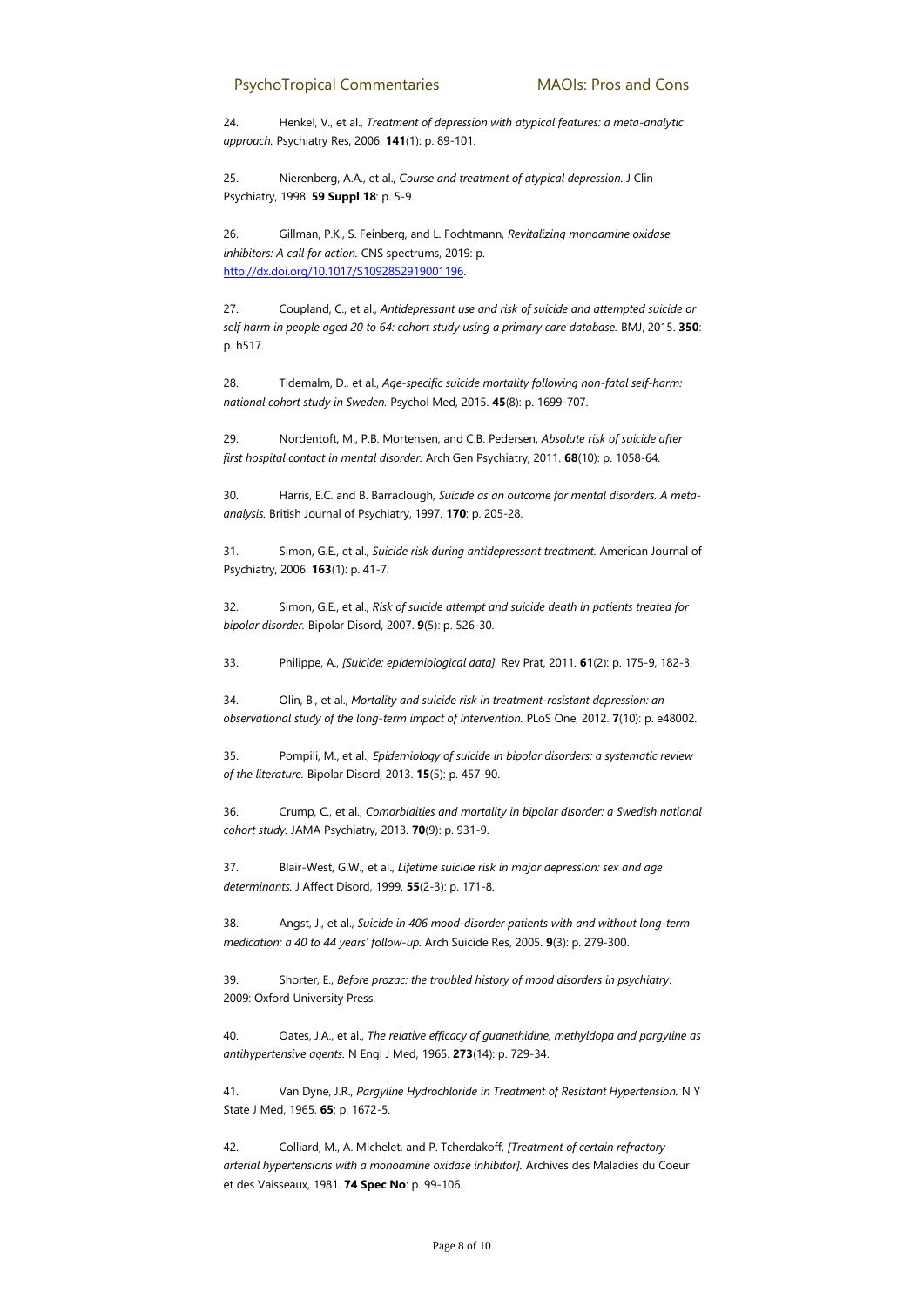43. Gillman, P.K., *CNS toxicity involving methylene blue: the exemplar for understanding and predicting drug interactions that precipitate serotonin toxicity.* Journal of Psychopharmacology, 2011. **25**(3): p. 429-3.

44. Atchley, D.W., *Reevaluation of Tranylcypromine Sulfate.* JAMA, 1964. **189**: p. 763-4.

45. Blackwell, B., et al., *Hypertensive interactions between monoamine oxidase inhibitors and foodstuffs.* Br J Psychiatry, 1967. **113**(497): p. 349-65.

46. Gillman, P.K., *Moclobemide and the risk of serotonin toxicity (or serotonin syndrome).* Central Nervous System Drug Reviews, 2004. **10**: p. 83-85.

47. Gillman, P.K., *Monoamine oxidase inhibitors, opioid analgesics and serotonin toxicity.* British Journal of Anaesthesia, 2005. **95**(4): p. 434-441.

48. Gillman, P.K., *A review of serotonin toxicity data: implications for the mechanisms of antidepressant drug action.* Biological Psychiatry, 2006. **59**(11): p. 1046-51.

49. Gillman, P.K., *A systematic review of the serotonergic effects of mirtazapine: implications for its dual action status.* Human Psychopharmacology. Clinical and Experimental, 2006. **21**(2): p. 117-25.

50. Gillman, P.K., *Extracting value from case reports: lessons from serotonin toxicity.* Anaesthesia, 2006. **61**: p. 419-422.

51. Gillman, P.K., *Tricyclic antidepressant pharmacology and therapeutic drug interactions updated.* British Journal of Pharmacology 2007. **151**(6): p. 737-48.

52. Gillman, P.K., *Triptans, Serotonin Agonists, and Serotonin Syndrome (Serotonin Toxicity): A Review.* Headache, 2009. **50**(2): p. 264-272.

53. Lavin, M.R., A. Mendelowitz, and M.H. Kronig, *Spontaneous hypertensive reactions with monoamine oxidase inhibitors.* Biol Psychiatry, 1993. **34**(3): p. 146-51.

54. Fallon, B., et al., *'Spontaneous' hypertensive episodes with monoamine oxidase inhibitors.* J Clin Psychiatry, 1988. **49**(4): p. 163-5.

55. Keck, P.E., Jr., et al., *Acute cardiovascular response to monoamine oxidase inhibitors: a prospective assessment.* J Clin Psychopharmacol, 1989. **9**(3): p. 203-6.

56. Plass, H.F., *Monoamine-Oxidase Inhibitor Reactions Simulating Phenochromocytoma Attacks.* Annals of Internal Medicine, 1964. **61**: p. 924-7.

57. Bosscher, M.R., et al., *An adrenal mass and increased catecholamines: monoamine oxidase or pheochromocytoma effect?* J Clin Med Res, 2015. **7**(3): p. 199-201.

58. Cook, R.F. and D. Katritsis, *Hypertensive crisis precipitated by a monoamine oxidase inhibitor in a patient with phaeochromocytoma.* BMJ, 1990. **300**(6724): p. 614.

59. De Villiers, J.C., *Intracranial haemorrhage in patients treated with monoamineoxidase inhibitors.* British Journal of Psychiatry, 1966. **112**(483): p. 109-18.

60. Palatini, P., et al., *Blood pressure changes during heavy-resistance exercise.* J Hypertens Suppl, 1989. **7**(6): p. S72-3.

61. Oh, D.-J., H.-O. Hong, and B.-A. Lee, *The effects of strenuous exercises on resting heart rate, blood pressure, and maximal oxygen uptake.* Journal of exercise rehabilitation, 2016. **12**(1): p. 42.